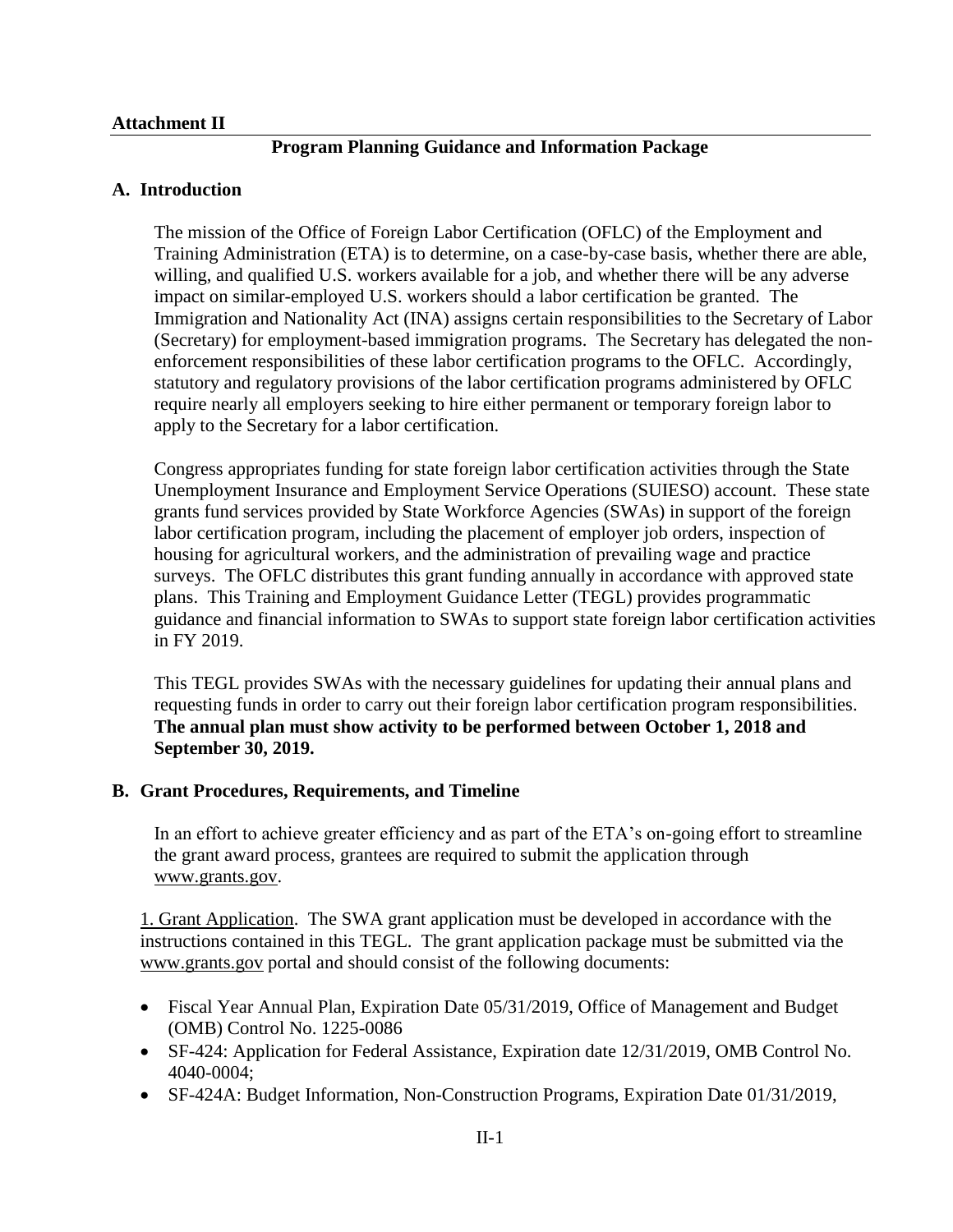- OMB Control No. 4040-0006; and
- Justification and supporting documentation for any proposed equipment purchases of \$5,000 or more. Prior approval of any equipment purchases exceeding \$5,000 and the contracting out of any work must be obtained per 2 CFR 200.439 and 2 CFR 200.308(c)(1)(vi). Please see the Uniform Administrative Requirements, Cost Principles, and Audit Requirements for Federal Awards at 2 CFR part 200 and the Department of Labor (DOL) exceptions to these requirements at 2 CFR part 2900 for additional information about prior approval requirements.
- Indirect Cost Rate Agreement (if applicable): SWAs requesting indirect costs must submit a current copy of the Negotiated Indirect Cost Rate Agreement (NICRA) or Cost Allocation Plan (CAP) supplied by the Federal Cognizant Agency on file as part of this application. Note: For any grantee that chooses to include estimated indirect costs in its budget and that either does not have a NICRA/CAP or has a pending NICRA/CAP, the Grant Officer will release funds in the amount of ten percent of salaries and wages to support indirect costs at the time of the award. Within 90 days of award, the grantee must submit an approved NICRA or CAP to the Grant Officer for modification of the award to allow indirect costs as indicated in the NICRA or CAP.

### **Important Notes:**

- An electronically submitted SF-424, *Application for Federal Assistance* through www.grants.gov constitutes the official signed document and must reflect the total amount requested in item #18, *Estimated Funding*. Item #11 must include the *Catalog of Federal Domestic Assistance Number (CFDA)*, 17.273. The application/budget must be based on the projected state/territory needs for FY 2019.
- Full-year funding levels will not be confirmed until the annual plans have been reviewed and full funding for the year is authorized by appropriations legislation. Please use Attachment 6 of this TEGL for actual funding levels.
- FY 2019 Annual Plan Table of Contents:
	- Foreign Labor Certification Workload (Attachment III, Section A)
	- H-2B Program Activities (Attachment III, Section B)
	- H-2A Program Activities (Attachment III, Section C)
	- Permanent Labor Certification Program (Attachment III, Section D)
	- Grantee Contact Information (Attachment III, Section E)
	- Annual Plan Certification (Attachment IV)

2. Grant Submission. A completed grant application package must be submitted by the SWA to ETA using th[e www.grants.gov](http://www.grants.gov/) portal **within 30 calendar days** following the date of issuance of the planning guidance. The SF-424 should be electronically signed and the completed package should be submitted through [www.grants.gov](http://www.grants.gov/) for the Funding Opportunity Number ETA-TEGL-21-18. SWAs may find it helpful to review their prior grant application package submissions and revisions to prepare the FY 2019 grant application package.

To submit the required documents, applicants must follow the "Apply for Grants" link on www.grants.gov and search for the TEGL number or CFDA number to access the grant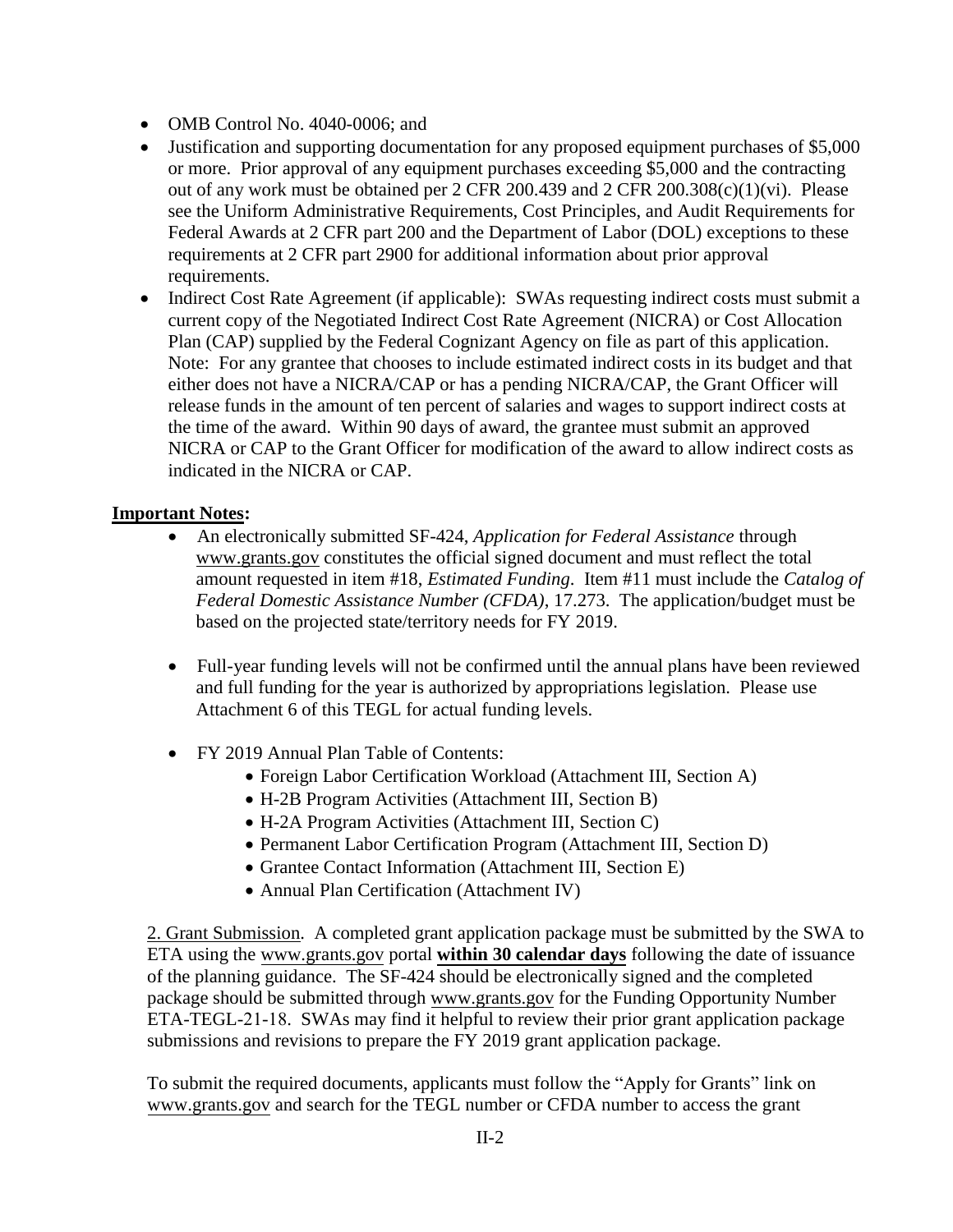application workspace. For this grant opportunity, applicants should **not** follow the "Find Grants" link, as this is not a competitive funding opportunity.

If applicants encounter a problem with www.grants.gov and do not find an answer in any of the other resources, please call 1-800-518-4726 or 606-545-5035 to speak to a Customer Support Representative or email [support@grants.gov.](mailto:support@grants.gov)

3. Grant Approval. Within 30 calendar days of receipt, OFLC will review the grant application package and inform the SWA, in writing, of any concerns or deficiencies that may prevent the grant application package from being approved. ETA has determined that FY 2019 funding will be awarded based on several factors, including the amount obligated in previous years and any amount returned to ETA in previous years. Additionally, ETA will attempt to ensure that funding remains relatively stable across years. The amount distributed will depend on the amount of resources available to ETA.

After verifying that a SWA's grant application package meets the established criteria, the OFLC Administrator will recommend approval to the ETA Grants Officer. After reviewing the approved grant application package from the OFLC Administrator, the ETA Grant Officer will issue the grant award, including the approved grant application package and a Notice of Acceptance (NOA), to the SWA.

4. Use of FY 2019 funds. The funding received from the OFLC annual distribution is a cost reimbursable grant provided to the SWAs. Although Wagner-Peyser allows three years to expend funds, please note when expending these funds they are for a specific period of performance based on the TEGL.

5. Grant Signatures. The SWA's authorized representative must electronically sign all signature pages of the grant application. If that individual has changed from the prior year, the SWA must provide an official letter, on state letterhead, with the grant application package identifying the new authorized representative.

6. Grant Modifications. The grantee and the ETA Grant Officer, at the recommendation of the OFLC Administrator, may jointly modify the FY 2019 SWA Annual Plan including negotiated changes in program activities (e.g., review of job orders, wage or prevailing practice surveys, etc.) and funding levels during the grant period of performance. Any grant plan modification request must include a transmittal letter, written narrative of the proposed modification(s), revised annual budget, and quarterly spending plan.

In the event that the Secretary is required by future legislation, regulatory action, or court order to carry out responsibilities related to the administration of Foreign Labor Certification programs not currently anticipated, the OFLC Administrator will notify the SWAs and request that they submit appropriate modifications to their approved grant plans directly to the ETA Grant Officer in order to fully carry out their responsibilities.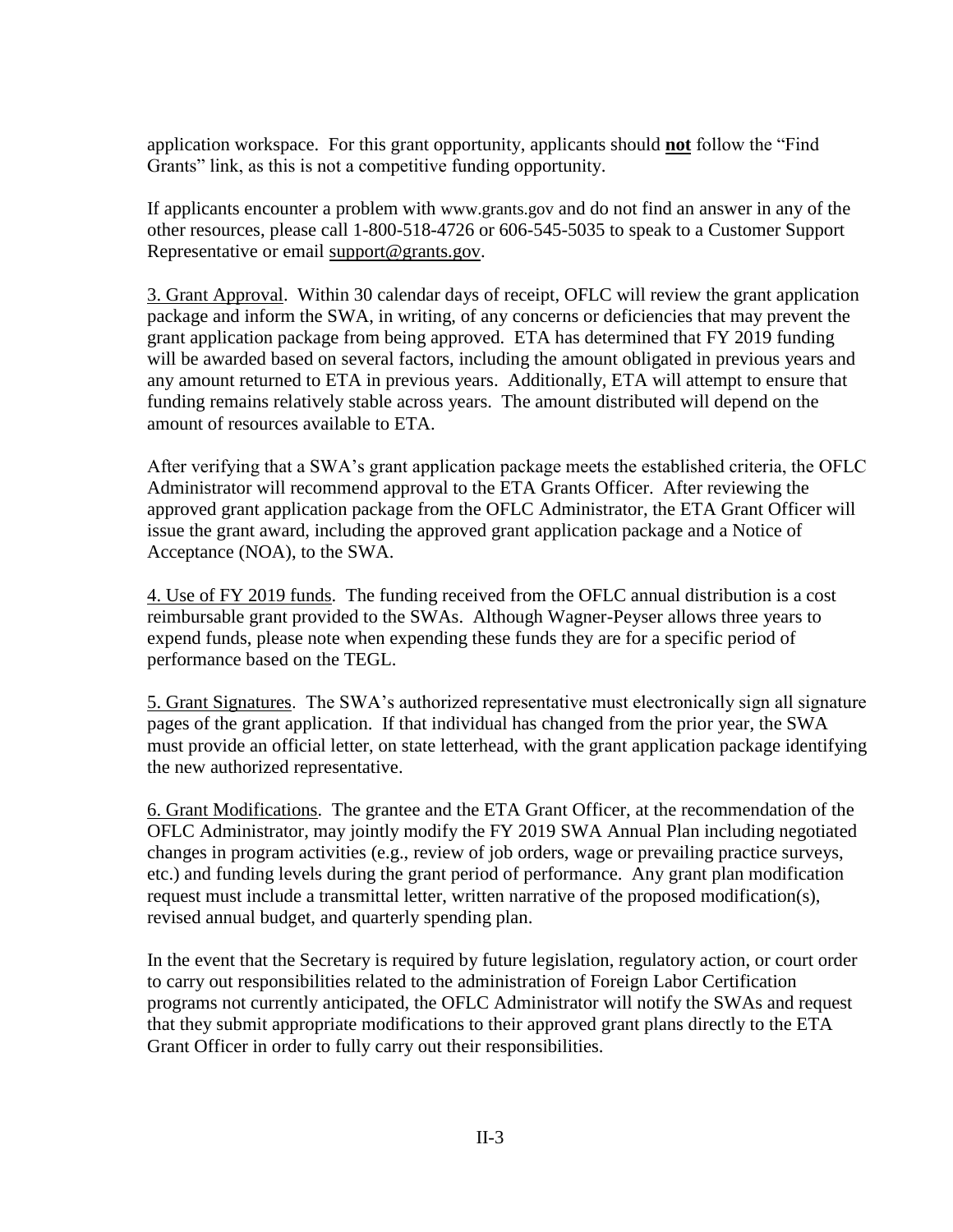## **C. Grant Reporting Procedures**

As a condition of receiving these grant funds, SWAs agree to carry out responsibilities supporting the administration of foreign labor certification programs in accordance with all applicable regulations and guidance, including, but not limited to, 20 CFR parts 655 and 656 and 2 CFR Parts 200 and 2900. Financial and programmatic reporting by SWAs enables OFLC to report key information to Congress and OFLC stakeholders regarding the use of grant funds. Accurate reporting of required financial and program management data provides vital information to support future OFLC funding levels and ensure the appropriate management of grant funds.

OFLC is responsible for monitoring these cost-reimbursable grants. Monitoring activities may include: review and recommendation for approval of the grant application package; analysis of expenditure and performance data submitted by grantees; execution of programmatic plan modifications; assessing a grantee's timely and accurate submission of all required reports; and on-site reviews where needed. ETA will advise SWAs on how to administer the grant in accordance with the approved plan and the terms and conditions of their Wagner-Peyser Annual Grant Funding Agreement. Please note that the Commonwealth of the Northern Mariana Islands (CNMI) is not covered by the Wagner-Peyser Act and hence is not required to conduct Wagner-Peyser funded program activities. Therefore, CNMI may use funding provided under its foreign labor certification program grant to fund activities related to the foreign labor certification program, such as the review of H-2A or H-2B job orders or conducting referrals of qualified U.S. workers that other grantees are required to fund with Wagner-Peyser funds.

SWAs will report financial and program management information using the following required reports:

1. Financial Status Report. ETA requires all grant recipients to submit the Form ETA-9130, *U.S. DOL Financial Report* (OMB Control No. 1205-0461) on a quarterly basis providing detailed expenditure information on the grant award activities. The Form ETA-9130 report is due **no later than 45 calendar days after the end of each quarter in the FY** and must be submitted online through ETA's Grantee Reporting System at

[https://www.etareports.doleta.gov/CFDOCS/grantee\\_prod/reporting/index.cfm.](https://www.etareports.doleta.gov/CFDOCS/grantee_prod/reporting/index.cfm)

| <b>Fiscal Year</b> | <b>Reporting</b><br><b>Months</b> | <b>Report</b><br>Due Date* |
|--------------------|-----------------------------------|----------------------------|
| $1st$ Quarter      | October – December                | February 14                |
| $2nd$ Quarter      | January – March                   | May $15$                   |
| $3rd$ Quarter      | $April - June$                    | <b>August 14</b>           |
| $4th$ Quarter      | $July - September$                | November 14                |

SWAs can obtain a copy of the Form ETA-9130 at the following Web site: http://www.doleta.gov/grants/pdf/ETA-9130-Basic.pdf

<sup>\*</sup>*The reporting system is available 24-hours-a-day, including weekends; however, technical support is not available on weekends.*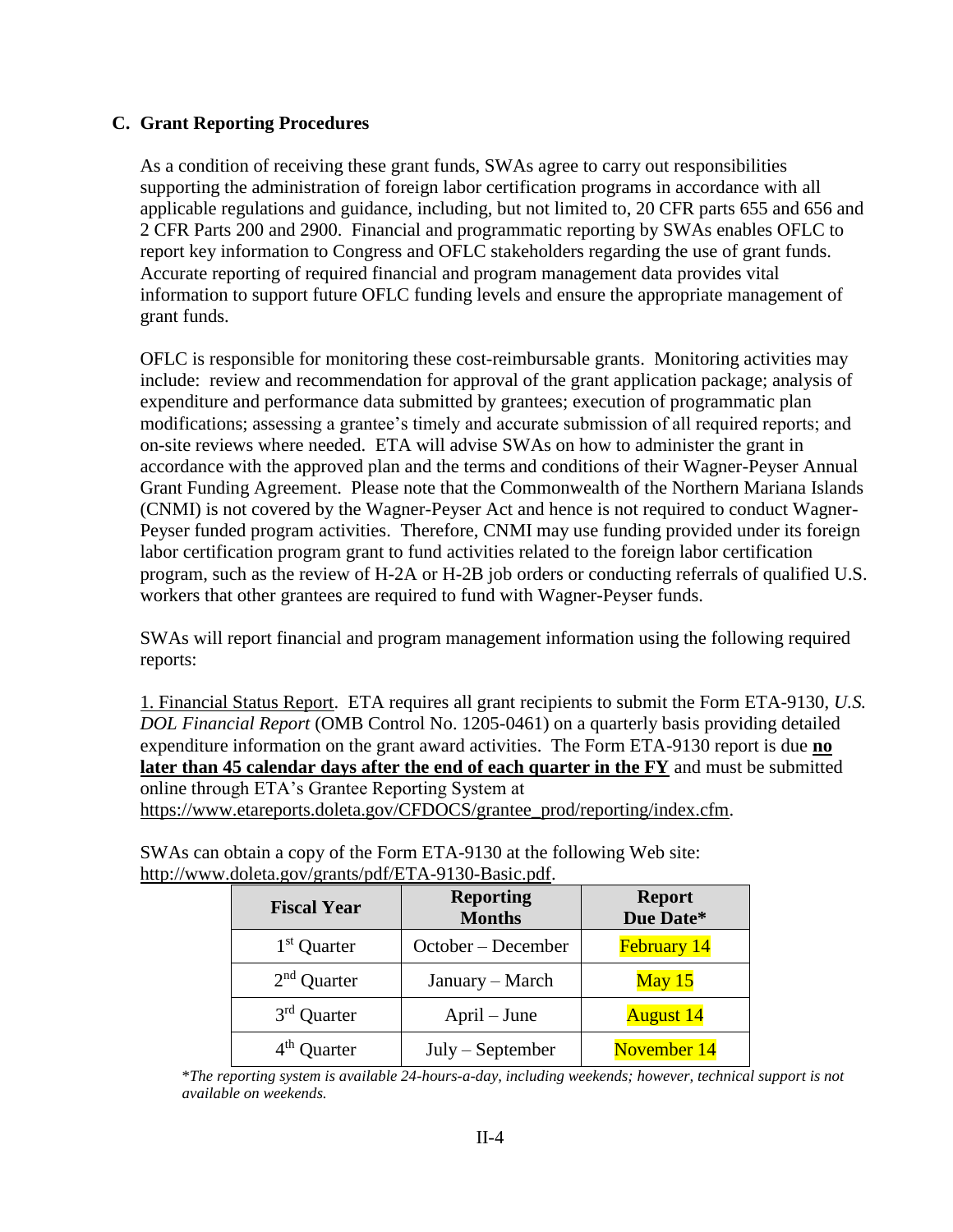If the SWA experiences any technical issues submitting the report, please contact the e-Grants Helpdesk via e-mail at [e-grants.help@dol.gov](mailto:e-grants.help@dol.gov) or by phone at 202-693-2682.

*Important Notes on Allowable Costs*:

- Costs incurred under the grant may only be attributed to activities supporting the direct administration of foreign labor certification programs; and
- Costs may include staff resources, travel expenditures, other direct administrative costs, and indirect/overhead support (where an approved indirect cost plan is in place).
- Please note, states must not spend more than 20% of the OFLC grant funds conducting prevailing wage and prevailing practice surveys and performing field checks or visits in accordance with 20 CFR Part 653. If additional funding is needed, states may use other Wagner-Peyser funds if available. Employment Service grants may be used for conducting prevailing wage and prevailing practice surveys and performing field checks or visits in accordance with 20 CFR Part 653; Workforce Information Grants to states may be used for conducting prevailing wage and prevailing practice surveys only.

2. Program Activity Report. To account for work performed under the grant, SWAs must submit the Form ETA-9127, *Foreign Labor Certification Quarterly Activity Report* (OMB Control No. 1205- 0457, Expiration 02/28/2019 but currently under OMB review, with a temporary expiration date of 4/30/2019), on a quarterly basis providing detailed information on H-2A and H-2B program activities.

The data required by the Form ETA-9127 is available to the SWAs as part of their routine processing of requests from employers (SWAs currently maintain this data). The Form ETA-9127 report is due **within two weeks after the end of each quarter during the FY** and may be submitted by e-mail directly to OFLC at [FLC.Grant@dol.gov.](mailto:FLC.Grant@dol.gov) SWAs may find it helpful to review their prior Form ETA-9127 submissions during completion of the grant application package.

OFLC will promptly review the report for completeness and notify the SWA of any inaccuracies or deficiencies requiring correction. SWAs can obtain a copy of the Form ETA-9127 and instructions at the following websites:

Fillable Form: [https://www.foreignlaborcert.doleta.gov/pdf/9127Instructions\\_Final.pdf](https://www.foreignlaborcert.doleta.gov/pdf/9127Instructions_Final.pdf)

Form Instructions: [https://www.foreignlaborcert.doleta.gov/pdf/Instructions\\_Form\\_9127.pdf](https://www.foreignlaborcert.doleta.gov/pdf/Instructions_Form_9127.pdf)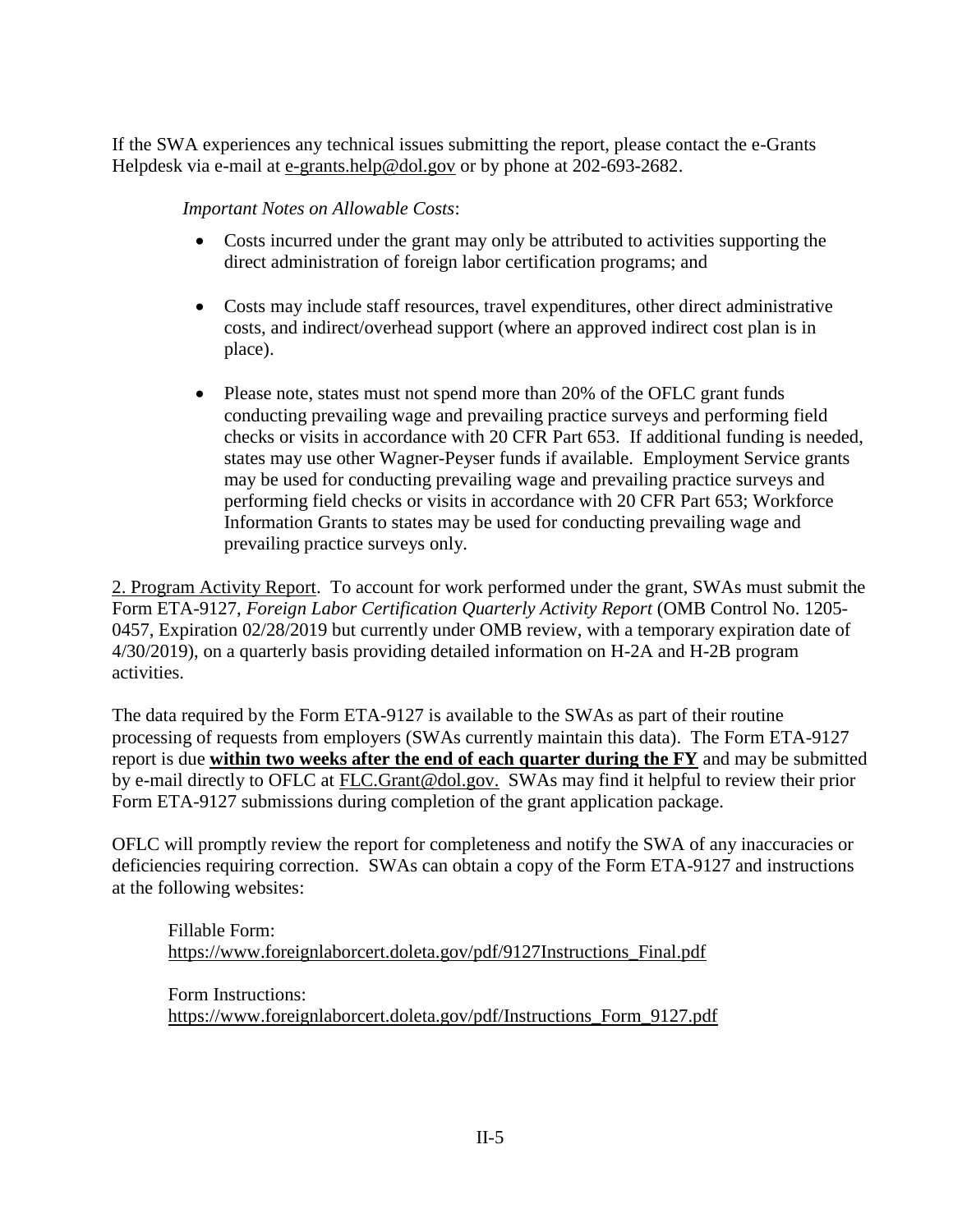| <b>Fiscal Year 2019</b> | <b>Reporting</b><br><b>Months</b> | <b>Report</b><br>Due Date* |
|-------------------------|-----------------------------------|----------------------------|
| 1 <sup>st</sup> Quarter | October – December                | <b>January 15</b>          |
| $2nd$ Quarter           | January – March                   | April 15                   |
| $3rd$ Quarter           | $April - June$                    | July 15                    |
| 4 <sup>th</sup> Quarter | $July - September$                | October 15                 |

*\*If the 15th day falls on a weekend (Saturday or Sunday, or Federal holiday), then the report is due the next business day.*

If the SWA experiences any technical issues submitting the report please contact the OFLC Grants and Finance Team at [FLC.Grant@dol.gov](mailto:FLC.Grant@dol.gov) or by phone at 202-513-7350.

3. Agricultural Prevailing Wage Survey Reports. Under the Department's regulations at 20 CFR 655.120, an employer participating in the program is required to offer and pay the highest of several wages, namely: the Adverse Effect Wage Rate (AEWR), the prevailing hourly wage or piece rate, the agreed upon collective bargaining wage, or the Federal or state minimum wage, except where a special procedure is approved for an occupation or specific class of agricultural employment.

SWAs can collect and provide information to OFLC with respect to whether a prevailing hourly wage or piece rate exists for the occupation or crop in the area of intended employment. These employer wage results are collected through survey instruments designed by the SWA and transmitted to OFLC **as soon as the wage results are completed (based on the SWA's wage survey plan)** using the following standard forms:

Form ETA-232, *Domestic Agricultural In-Season Wage Report* (OMB Control No. 1205-0017, Expiration 01/31/2020) [https://www.foreignlaborcert.doleta.gov/pdf/in\\_season.pdf](https://www.foreignlaborcert.doleta.gov/pdf/in_season.pdf)

Form ETA-232A, *Wage Survey Interview Record* (OMB Control No. 1205-0017, Expiration 01/31/2020) [https://www.foreignlaborcert.doleta.gov/pdf/ETA%20232A%20Form%20Final\\_fillable2.pdf](https://www.foreignlaborcert.doleta.gov/pdf/ETA%20232A%20Form%20Final_fillable2.pdf)

Form 232/232A may be submitted electronically (recommended) at the dedicated e-mail address: [agwage.surveys@dol.gov](mailto:agwage.surveys@dol.gov)

The forms may also be mailed to the following address:

U.S. Department of Labor Employment and Training Administration Office of Foreign Labor Certification 200 Constitution Avenue, NW, Room PPII-12-200 Washington, D.C. 20210 Attn: H-2A Prevailing Wage Surveys